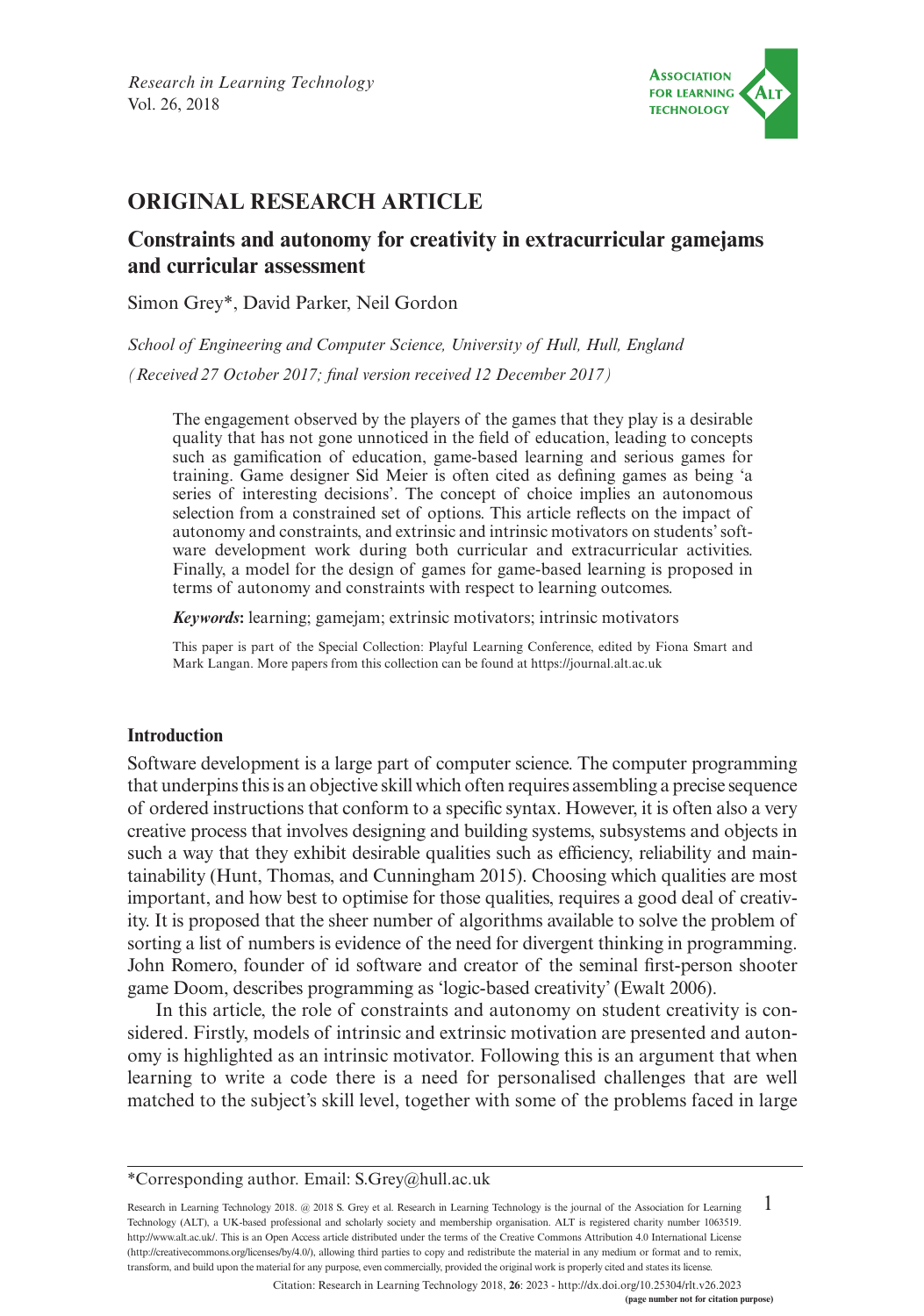### *S. Grey* et al.

cohorts, where it is tempting to allow students to generate their own challenges as a means of customising each challenge to the individual.

Next, the benefits of extracurricular gamejams to learning are presented as a conduit for students creating their own challenges, along with first-hand experiences of gamejams and efforts to increase diversity and creativity through the application of constraints.

Finally, experiences of providing additional autonomy through coursework are offered together with some empirical data.

### **Motivation**

Motivating factors can often be split into two categories: intrinsic motivators, which originate from within the motivated task itself, and extrinsic motivators, such as financial reward, or marks on an assignment that are not part of the task itself. Ryan and Deci's (2000a) theory of self-determination identifies three intrinsic motivators as competence, autonomy and relatedness.

Ryan and Deci (200b) developed self-determination theory further with the introduction of cognitive evaluation theory and organismic integration theory. Cognitive evaluation theory applies to intrinsically motivated activities and considers the perceived causality and perceived competences of a motivated task, for example, why a subject perceives that he or she is motivated to act and whether a subject perceives an increase in competence from his/her action. An additional extrinsic motivation to act will undermine any intrinsic motivation to act. A perceived increase in competence as a result of an action will increase intrinsic motivation, and a perceived decrease in competence as a result of an action will decrease intrinsic motivation. Organismic integration theory applies to extrinsically motivated activities and acknowledges a range of extrinsic motivators based on the degree to which a subject internalises the causes of extrinsic motivation.

Extrinsic motivators often have a negative impact on creativity. Glucksberg (1962) demonstrated that the presence of extrinsic motivators when presented with a problem to solve resulted in functional fixedness – an inability to think outside of the box. Lepper, Greene, and Nisbett (1973) also demonstrated the negative impact of extrinsic motivators on creativity. Through experimental observations of nursery-aged children's drawing activities in groups that were given no extrinsic reward, an unexpected extrinsic reward or an expected extrinsic reward, they noted that children who received no award or an unexpected reward displayed a slight increase in intrinsic motivation to engage in drawing. Those who were offered an expected reward showed a significant decrease in intrinsic interest. Lepper and Greene also noted a significant decrease in quality associated with expected extrinsic rewards.

Comparisons can be made between the negative effect of extrinsic motivators on creativity on an individual level and the impact of extrinsic motivators on creativity on an industrial level. In the games industry, the top-rated triple-A games require budgets in the order of tens of millions of dollars to make and typically have a relatively poor return of around 7% (McElroy and Gies 2012). The impact of this highrisk, low-return situation is a propensity to an aversion to risk. According to the Entertainment Software Association, of the top-20 bestselling video games of 2016, 17 were sequels of existing games (ESA 2017) and only one game was created with original intellectual property. As a result of the huge budgets and the relatively low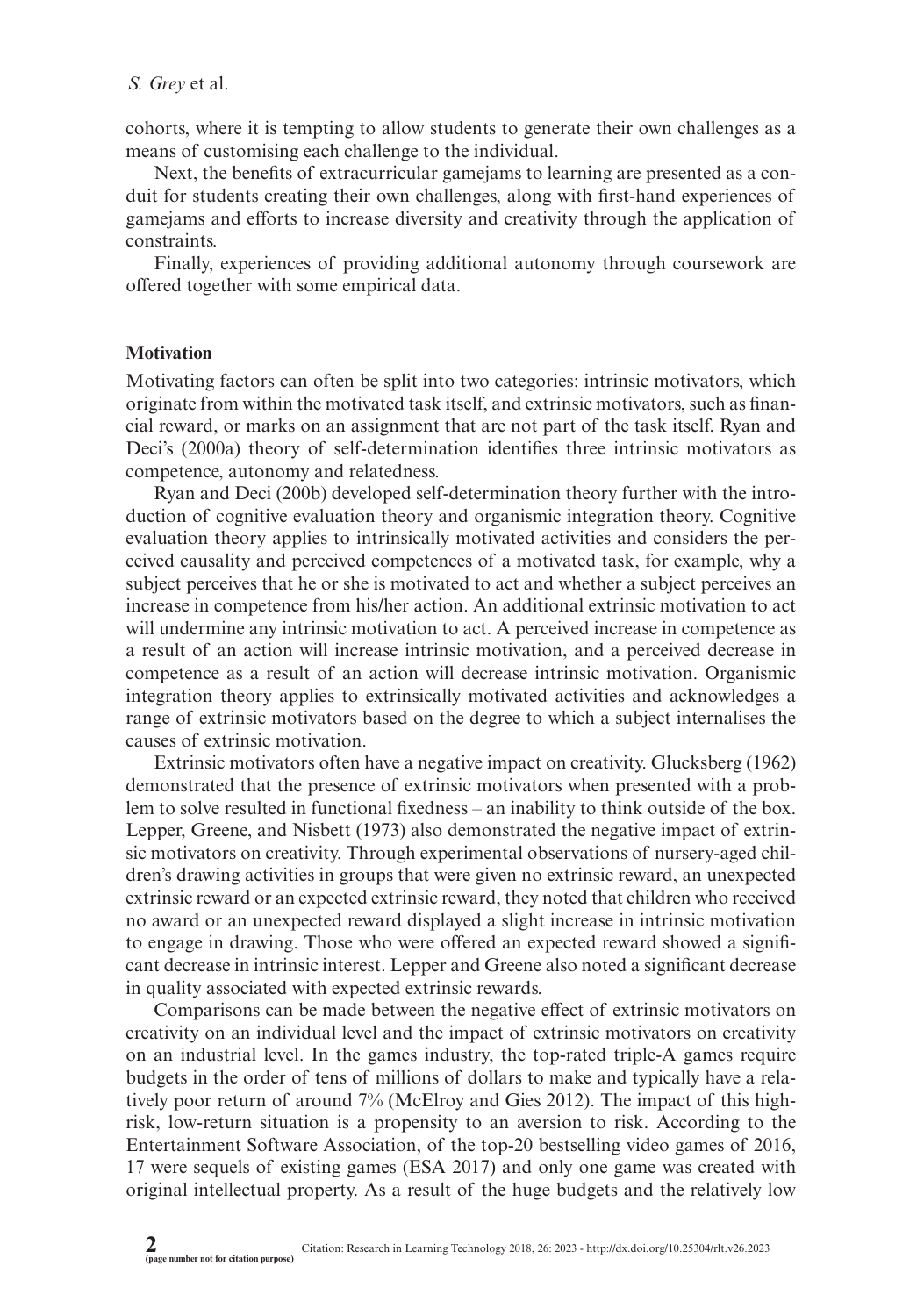rate of return, only proven game mechanics and intellectual property can attract the funding necessary to make a triple-A game. Creative and innovative games are seen as too risky to invest in. The extrinsic motivator of profit makes publishers incredibly risk adverse, and unlikely to back anything innovative or creative that does not have a proven track record of success.

# **Autonomy and challenges for learning**

It is proposed that like many skills programming is best learnt through practice. Motivating students to practice programming is not always easy. Often it is difficult to select challenges at an appropriate level for a particular student's skill such that the practice could be useful and engaging. For practice to be useful, it should be challenging. This is supported by Csikszentmihalyi's concept of flow (2014), which requires challenges to be well matched to skill, and by the idea of deliberate practice (Ericsson, Krampe, and Tesch-Römer 1993), which also requires challenges to be specifically tailored to the subject's current skill level. In some cases, especially in large cohorts, it is left to the students to use a process of reflection to identify and fill gaps in their knowledge and skill base. However, requiring this level of autonomous action from students is not always a successful strategy, and even the most engaged students seem to have difficulty in choosing their own challenges. There are three reasons why students find it difficult to reflect upon their own understanding and set appropriate challenges to improve.

The first reason is the lack of comprehension of the bigger picture leading to unfocussed challenges. This phenomenon is similar to the Dunning–Kruger effect (Kruger and Dunning 1999) where students have difficulty understanding what it is they do not understand and so cannot conceive appropriate tasks to stretch themselves and enhance their understanding.

The second reason is the reluctance to take risks leading to very simple challenges relative to the student's skill. This is because in the pursuit of focused challenges there is a tendency for students to consider what they already know, rather than what they need to know. They think of a problem they can solve in terms of the solution they would use rather than thinking of a problem and challenging themselves to find a solution.

The third reason is the lack of awareness of the scope of a problem leading to overambition and choosing goals that are beyond their current ability, and quickly finding that they are struggling with even knowing where to begin. This is not a problem in and of itself as with some appropriate guidance students may well be able to break down a problem into more manageable chunks. The difficulty comes about because of the purpose of the challenge. If the challenge is simply to learn, many students will quickly abandon the challenge as a hopeless endeavour because they cannot make progress (Dweck 2012).

# **Autonomy and constraints in intrinsically motivated gamejams**

Generally, a 'gamejam' is a social event in which individuals or teams come together to make a game within a limited time frame (usually 24–48 h). Typically gamejams are low-risk activities because there are very few significant consequences of failure. With reference to self-determination theory, it seems many gamejam events are intrinsically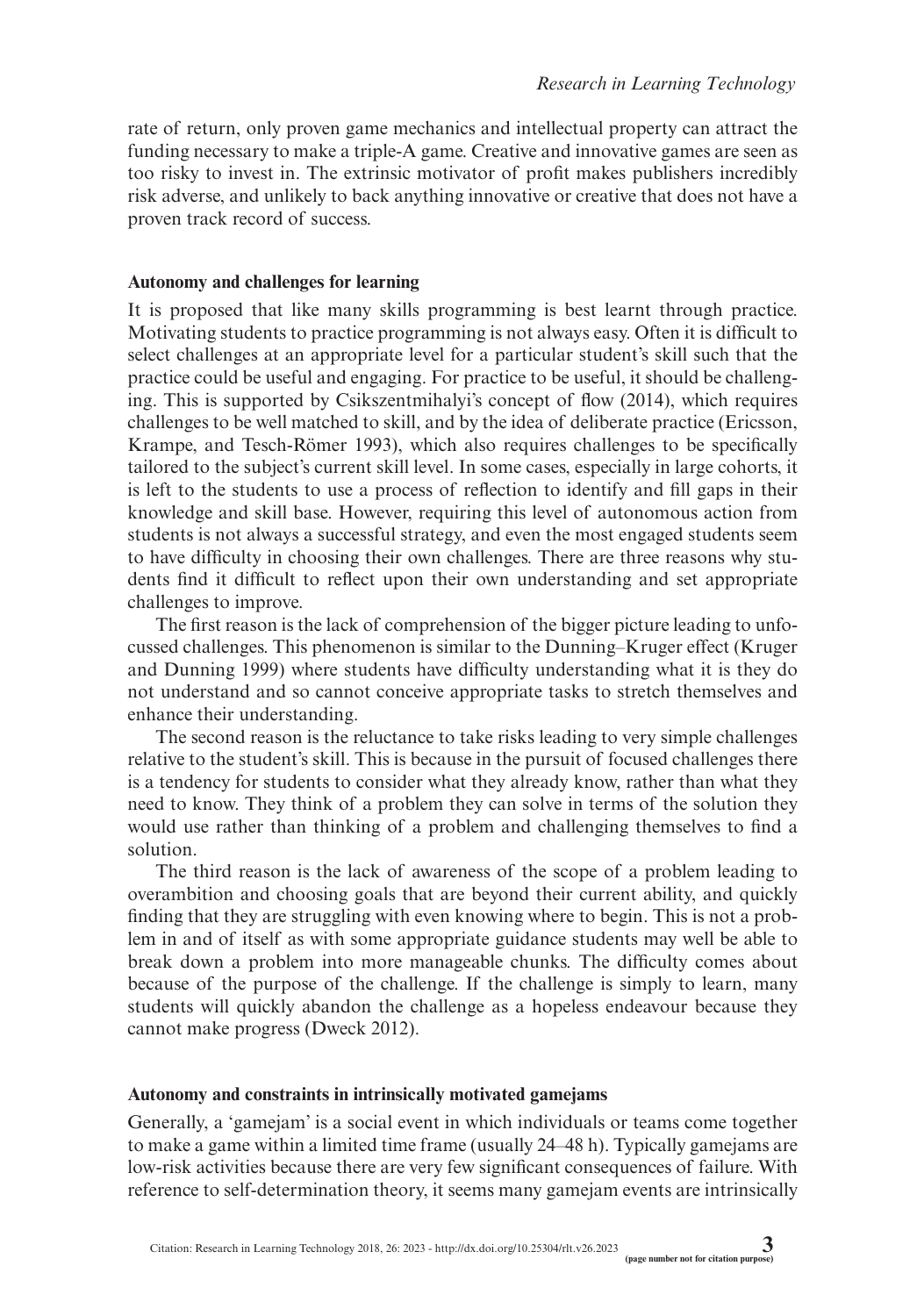# *S. Grey* et al.

motivating, offering ample opportunities for competence, autonomy and relatedness. Participants work in groups and have a great deal of control over the challenges they develop for themselves. Successful completion of a gamejam can result in the perception of increased competence. A gamejam can also offer many additional benefits for its participants. In particular, Smith and Bowers (2016) noted that the self-efficacy of participants drastically improves after taking part in a gamejam. They also noted that qualities that denote strong self-efficacy are a tendency to view problems as challenges to be mastered and the ability to recover quickly from setbacks, whereas qualities of those with weak self-efficacy include a tendency to avoid challenges. Preston *et al*. (2012) considered the motivation of participants and the educational opportunities that they are presented with and showed a correlation between engaging in such extracurricular events and academic success. Goddard, Byrne, and Mueller (2014) highlighted that gamejams are voluntary, intrinsically motivated ventures which lead to events that are playful in nature.

# *Global Game Jam*

The Global Game Jam is a gamejam that is held at the same time in different locations worldwide with a common theme. Typically it takes place at the end of January and lasts 48 h. It also provides an engaged and enthused community to survey for research purposes. Fowler *et al*. (2013) list many reasons for participation in the Global Game Jam, but one key motivation that is highlighted is the pursuit of learning. In an in-depth analysis of survey results from Global Game Jam 2012, Arya *et al*. (2013) found strong evidence of learning experiences and, in particular, self-efficacy through confidence building. The theme of the Global Game Jam is usually sufficiently abstract to allow significant diversity in the games that are produced and does not usually lend itself to any one type of game. Often it is a picture or a recognisable sound so as to be language agnostic and meaningful all over the world.

The Global Game Jam also offers a set of diversifiers as extra constraints that may inspire creativity. An example of diversifiers is 'a multiplayer game that requires communication between players, without relying on text or voice' and 'played using only the spacebar – no mouse, no other inputs'. These diversifiers present a set of voluntary obstacles for participants to overcome. This playfulness is echoed in Bernard Suits' (2005) definition of gameplay as 'the voluntary attempt to overcome unnecessary obstacles'.

It is said that autonomy provides intrinsic motivation to overcome challenges. The inclusion of constraints forces a creative solution. Conventional wisdom tells us that 'necessity is the mother of invention'. Whilst such playful constraints are by no means compulsory, they force more interesting and innovative solutions.

# *Three Thing Game*

At the University of Hull, the first gamejam event was held in October 2010 in partnership with *360 magazine*, 2010, which covered the event (360 magazine, 2010). The proposal was that all groups make a 2D game entitled 'Destruction Golf'. The event was deemed a resounding success and of great benefit to students, but there were some very clear improvements that could be made. The biggest issue that required addressing was that the games produced lacked diversity. This meant that it was very easy for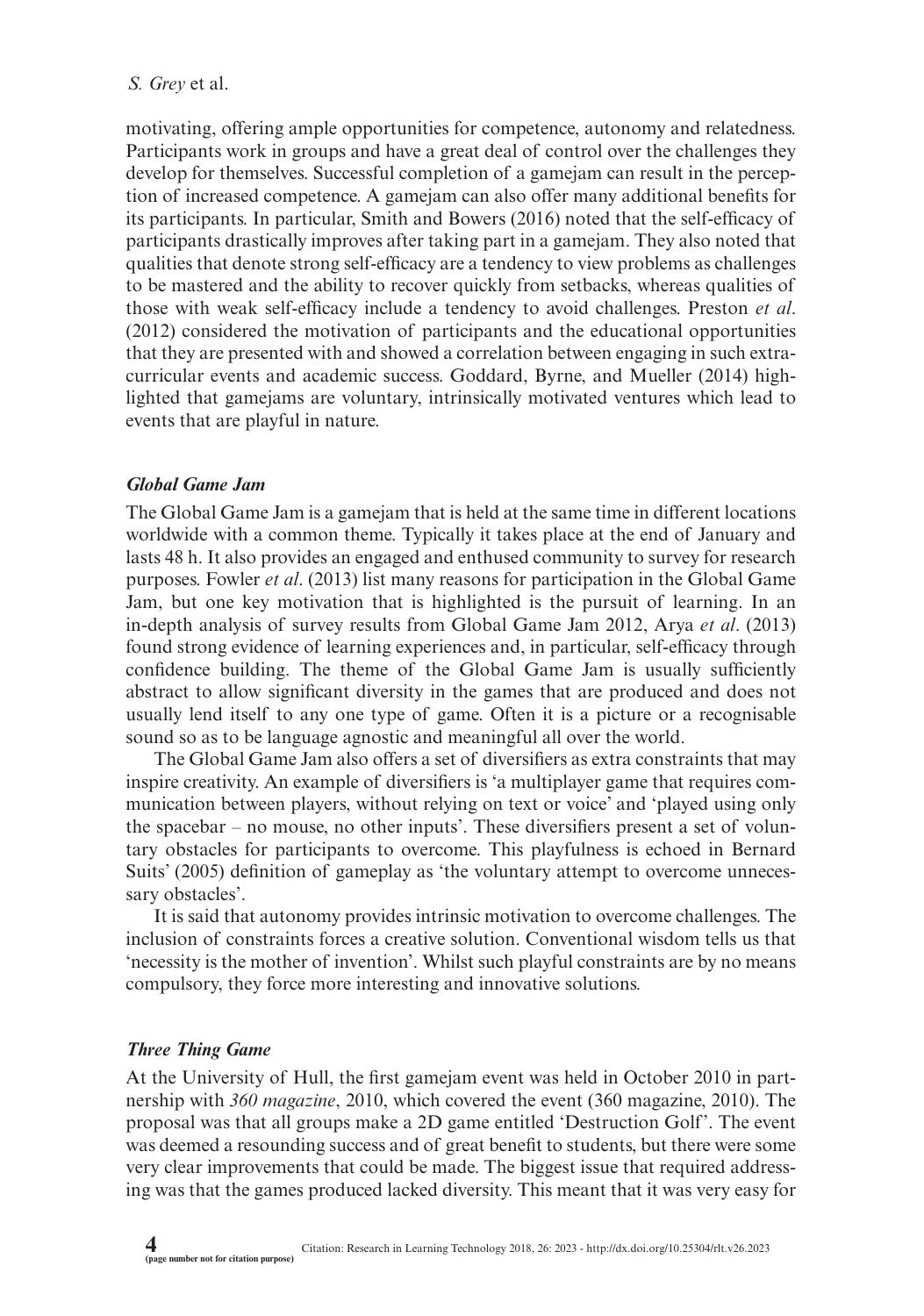teams to make comparisons between their game and other games. For future gamejam events, we did not want to give complete freedom as we felt that this would result in many games that were just copies of other games. Instead, the 'Three Thing' brand was conceived in which each group was given a distinct set of three random unrelated things as a theme. Examples include 'Spanish Kumquat Bike-ride', 'Ninja Chickens Painting' and 'School Cheese Escape'. This meant that the games created became hugely diverse, and it was more difficult to make direct comparisons. Over the years, groups have been allowed more autonomy, in the words they are assigned. They have been allowed to suggest their own words for the word pool and to bid an allocation of play money for their words in a word auction. Most recently, due to the size of groups, a one-armed bandit mechanism has been adopted, where each group is allowed three spins and is able to hold words that they would like to keep. It is perceived that this agency reduces the feeling that some word combinations are unfair. The words still offer a good deal of opportunity for creativity and diversity.

It is worth noting that although often there are prizes at our Three Thing game events, the purpose of prize giving is to provide a conclusion to the event. Prizes are not of significant monetary value and are not announced as a draw to the event. There is a perception that when participants are aware of more sought-after prizes, an increase in extrinsic motivation leads to greater levels of stress and conflict within groups, aversion to risk and diminished creativity.

### *Autonomy and constraints in extrinsically motivated curricular case studies*

In assessed coursework, the marks awarded for student submissions can be considered as an extrinsic motivator. As discussed earlier, this has a negative effect on intrinsic motivation in the task. If it was previously an intrinsically motivating task for an individual, the addition of marks shifts the locus of causality towards being extrinsically motivated. In addition, often assessments come with a clear set of goals to guide students towards exactly what they need to do to achieve the credit. This can result in an undesirable lack of autonomy.

Efforts have been made in the past to engage students more fully in the assessment process by offering more autonomy over how they are assessed. Meer and Chapman (2014) allowed students more autonomy with regard to negotiating the marking criteria used for assessment and concluded that involvement in the design of marking criteria allows for a deeper understanding. Hernández (2007) also describes a process of collaboration, feedback and cooperation with the aim of gaining greater engagement in assessment through allowing autonomy in marking criteria. Other forms of autonomy of learning experiences and assessments include the implementation of learning contracts and individual learning goals and targets (Caffarella and Caffarella 1986).

It is difficult to imagine meaningful negotiation in modules with large cohorts of students. As an alternative, students were afforded a greater degree of autonomy in the hope that they would be more engaged in a technically challenging second year module. Students were offered the opportunity to set their own alternative coursework. This was offered alongside a fully specified coursework, which was worth 100% of a second year module in Simulation and 3D Graphics that is part of several computer science degree programmes. In order to set their own alternative coursework, students were required to fill out a form detailing how they would meet a set of technical and functional outcomes, thus ensuring that the same marking scheme could be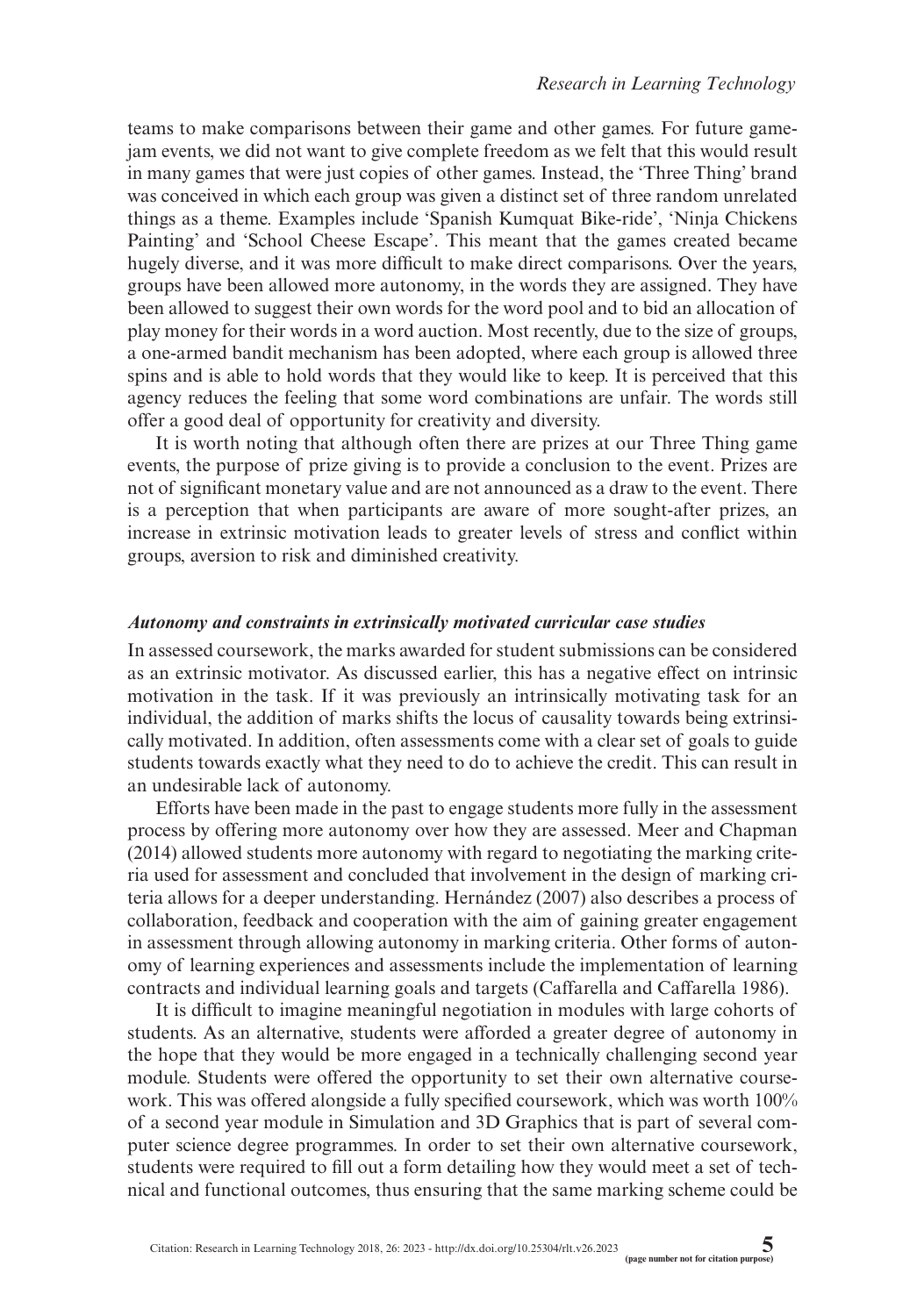applied equally to the students' alternative coursework and the coursework specified by the lecturer. Over 3 years, cohorts of 92, 80 and 104 students were offered this option, but none took it. The perception is that students may not have had a good understanding of the learning outcomes by the time they were required to submit the alternative coursework form, or that they may have considered it too risky to propose their own specification when they already had a specification provided to them.

A further attempt to inspire a greater degree of creativity was made in another second year module in 2D Graphics and User Interface Design. The assessment, entitled 'Do whatever you want\*', was worth 50% of the module mark and had no fully specified description available. Students were simply required to submit something that met the learning objectives (the purpose of the qualifying asterisk in the title). Learning objectives were clearly specified and a set of practical labs was provided that also demonstrated the learning objectives. Whilst one route to completing the coursework would be to complete the lab work, students were also awarded a significant proportion (20%) of marks for creativity.

Below is an analysis of marks achieved for demonstrating learning objectives against marks awarded to 139 computer science students in the 2D Graphics and User Interfaces module for creativity as part of the 'Do whatever you want\*' assessment. Figure 1 shows normalised marks awarded for creativity versus normalised marks awarded for meeting learning outcomes. There is a strong positive correlation between the two. This data shows a Pearson correlation of 0.628 with a significance at the 0.01 level in a two-tailed test.



Figure 1. Creativity marks versus sub-total marks (total – creativity marks).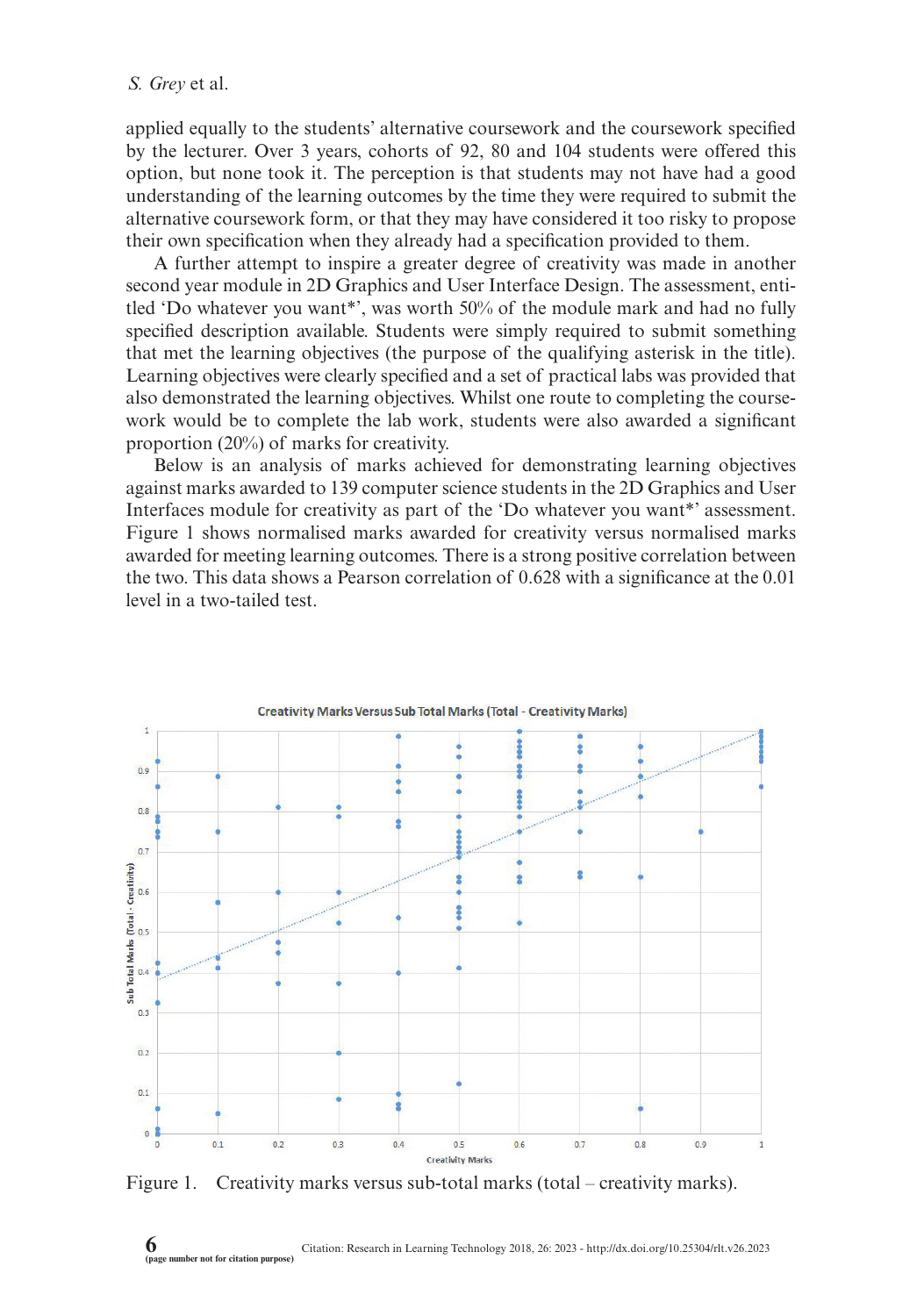# **Discussion**

The experiences from the earlier module, in which a specification was provided, could point to students being more risk adverse, especially with the presence of a considerable extrinsic motivator.

The experiences from the module in which students were not supplied with a specification appear to demonstrate that students who were more creatively engaged with their work tended to achieve greater success when meeting the learning outcomes of the module. It could however be argued that students who had already mastered the module concepts had greater freedom (and perhaps time resources) to pursue the 'bonus' marks.

Whilst it is hoped that this autonomy in curricular activities will result in increased engagement of students in their work, another advantage of this approach is that students who exercise their creativity are left with a unique artefact of their work. This is an advantage as a contribution towards a portfolio of work that is often required by potential employers. Habgood (2010) cautions that 'the same demos can appear on the portfolios of all students graduating from a particular university, suggesting that it is actually a tutorial aspect of their course'. Of course, extracurricular activities also offer opportunities to develop compelling portfolio pieces.

In the case of extracurricular activities, it is worth noting that students lend themselves to a self-selecting group of participants who are already intrinsically motivated by the task in hand. Again, these students generate unique pieces of work to add to their portfolio and well and invaluable soft skills associated with working under pressure and in groups.

To summarise, allowing greater autonomy within a given task can provide added intrinsic motivation. Adding additional constraints can yield more diverse and creative outcomes. Adding expected extrinsic motivators can diminish intrinsic motivators and dampen creativity.

#### **References**

- Arya, A., et al., (2013) 'An international study on learning and process choices in the global fame jam', *International Journal of Game Based Learning (IJGBL*), vol. 3, no. 4, pp. 27–46.
- Caffarella, R. S. & Caffarella, E. P. (1986) 'Self-directedness and learning contracts in adult education', *Adult Education Quarterly*, vol. 36, no. 4, pp. 226–234.
- Csikszentmihalyi, M. (2014) 'Toward a psychology of optimal experience', in *Flow and the Foundations of Positive Psycholog*y, Springer, Netherlands, (pp. 209–226).
- Dweck, C. (2012) *Mindset-Updated Edition: Changing The Way You think To Fulfil Your Potential*, London: Hachette UK.
- Entertainment Software Association (ESA). (2017) *2017 Essential Facts About the Computer and Video Game Industry*, The Entertainment Software Association, [online] Available at: [http://www.theesa.com/wp-content/uploads/2017/09/EF2017\\_Design\\_FinalDigital.pdf](http://www.theesa.com/wp-content/uploads/2017/09/EF2017_Design_FinalDigital.pdf)
- Ericsson, K. A., Krampe, R. T. & Tesch-Römer, C. (1993) 'The role of deliberate practice in the acquisition of expert performance', *Psychological Review*, vol. 100, no. 3, pp. 363–406.
- Ewalt, D. 2006. *John Romero on Videogames as Art*. [Blog] [www.forbes.com.](www.forbes.com) [online] Available at: https://[www.forbes.com/](www.forbes.com)2006/12/10/john-romero-games-tech\_cx\_de\_games06\_1212 romero.html
- Fowler, A., Khosmood, F., Arya, A., & Lai, G, (2013 October). 'The global game jam for teaching and learning', *Proceedings of the 4th Annual Conference of Computing and Information Technology Research and Education New Zealand* (pp. 28-34).